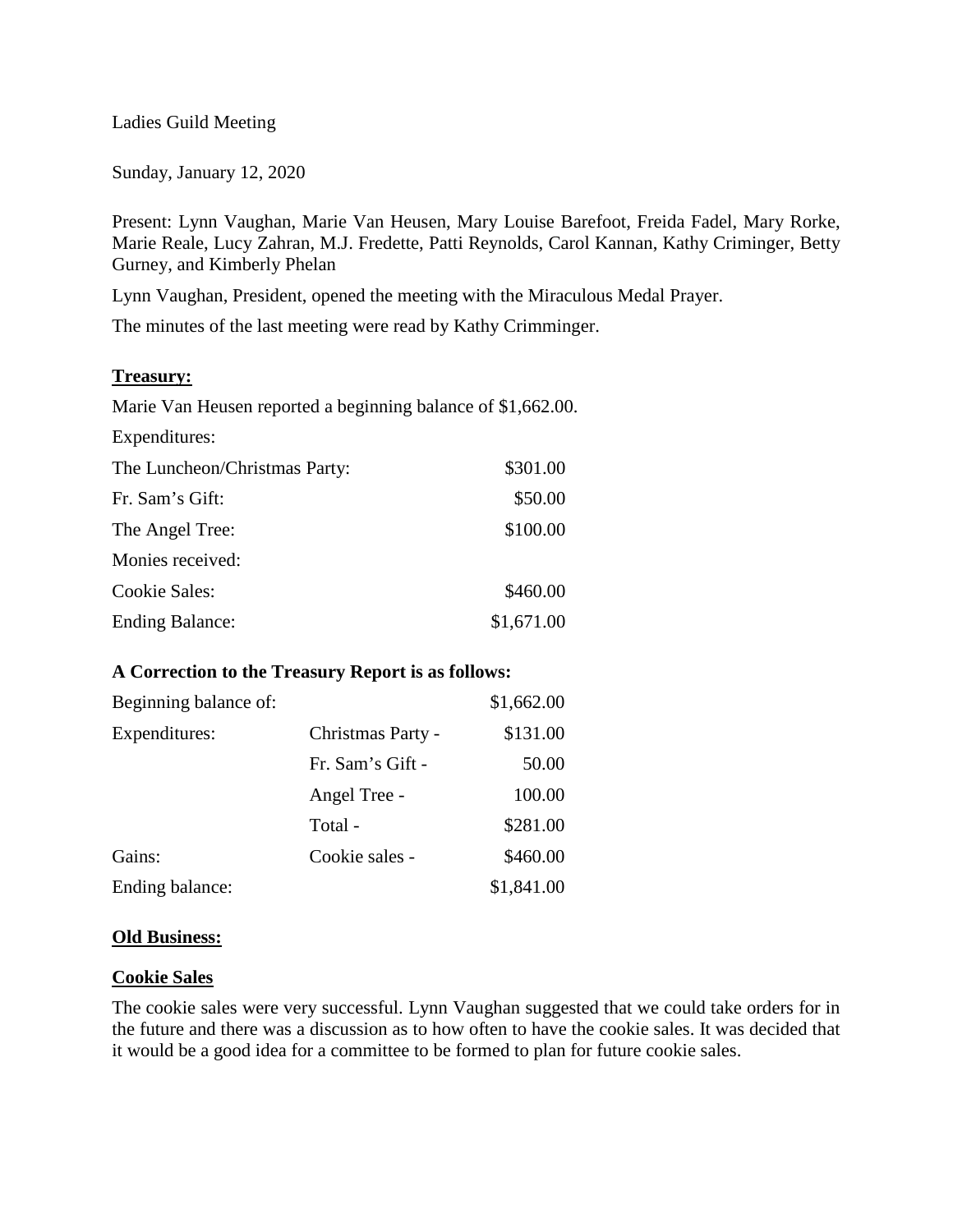# **Angel Tree**

MJ lead a discussion on how many names our parish should be responsible for. There are 60 families in our parish and considering the size of our parish it may be putting a burden on some of our parish members. A suggestion was made to ask the Knights to be involved. There will be further discussion and to consider other options.

### **New Business:**

# **Ordination**

Chuck's ordination will be at St. Ann's on Saturday, February 8. MJ and Darlene are in charge of the table decorations and would like help in placing the decorations. A signup sheet will be available for volunteers to help.

Also, help will be needed for putting out the food for the reception in St. Ann's Social Hall. A signup sheet was passed around for that.

Marie Reale asked what an appropriate gift for Chuck would be. Fr. Sam suggested money and that way Chuck will be able to order the robes, etc. that he will need.

Marie Reale made a motion for the Ladies Guild to donate to Chuck's ordination, MJ seconded the motion. A vote was taken, and the motion passed. An amount will be determined later.

Parishioners are encouraged to join the choir for the ordination.

# **St. Maron's Day**

A cake has been ordered for the St. Maron's Day luncheon. There will be a potluck lunch following Liturgy in the Social Hall.

# **Elections**

The following ladies were nominated for office:

| $President -$      | MJ               |
|--------------------|------------------|
| Vice-President $-$ | Jessica          |
| $S$ ecretary –     | <b>Betty</b>     |
| $T$ reasurer $-$   | Marie Van Heusen |

Marie Reale made a motion to accept the names, a voted was taken and the motion passed.

# **Open Floor**

#### **Vocations Chalice**

Fr. Sam spoke about the need for parishioners to sign up for the Vocations Chalice. A decision has been made that on Saturdays instead of a signup sheet, it will be open to those attending to take the Chalice for the upcoming week. There will be more discussion about this on Wednesday at Bible Study and Thursday at the Business Meeting.